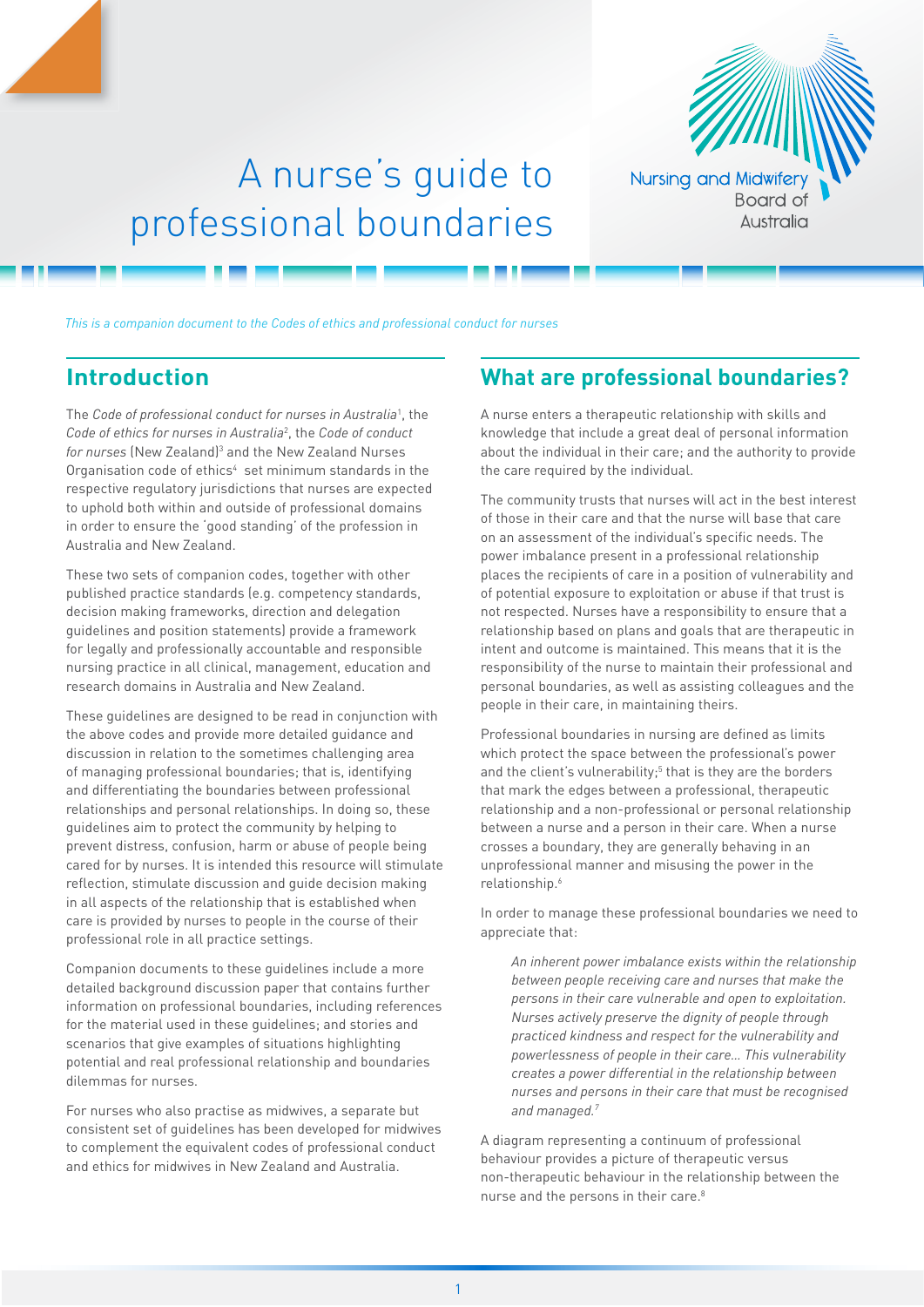

#### **A continuum of professional behavior**



#### Every nurse-client relationship can be plotted on the continuum of professional behaviour

Adapted from: National Council of State Boards of Nursing (2004)

The 'zone of helpfulness' describes the centre of a continuum of professional behaviour. This zone is where the majority of interactions between a nurse and a person in their care should occur for effectiveness and the safety of that person. 'Over involvement' of a nurse with a person in their care is to the right side of the continuum; this includes boundary crossings, boundary violations and sexual assault and inappropriate relationships with the partner or family of a person in the nurses care.

'Under involvement' lies to the left side of the continuum; this includes distancing, disinterest, coldness and neglect. This is also likely to be detrimental to the person in the nurse's care. While these behaviours can be seen also as boundary issues, in regulatory terms, these behaviours tend to be reported to and be dealt with by nursing and midwifery regulatory authorities as professional misconduct issues. For this reason they are not discussed here in detail as the focus of the document is on the over‑involvement end of the continuum. There are no definite lines separating the zone of helpfulness from the ends of the continuum; instead it is a gradual transition with 'fuzzy' edges.<sup>9</sup>

Context refers to the environment in which nursing is practised, and which in turn influences that practice. It includes:

- the characteristics of the consumer (including their cultural background) and the complexity of care required by them
- the model of care, type of service or health facility and physical setting
- the amount of clinical support and/or supervision that is available, and
- the resources that are available, including the staff skill mix and level of access to other health care professionals.10

Nurses must always obtain informed consent from persons in their care prior to undertaking any therapeutic, professional interaction.

## **Professional boundaries at the over involvement end of the continuum11**

*Professional boundaries separate the therapeutic behavior of the nurse from any behavior, well intentioned or not, that could lessen the benefit of care to people, families and communities. Boundaries give each person a sense of legitimate control in a relationship. Professional boundaries are the limits to the relationship of a nurse and a person in their care which allow for a safe, therapeutic connection between the nurse and that person (and their nominated partners, family and friends).* 

The power of the nurse comes from the professional position and their access to private knowledge about the person in their care. Establishing boundaries allows the nurse to manage this power differential and allows a safe connection to meet the person's needs. Professional relationships exist only for the purpose of meeting the needs of the person in a nurse's care.

> **Boundary crossings** are brief excursions across boundaries that may be inadvertent, thoughtless or even purposeful if done to meet a special therapeutic/ care need.

Boundary crossings can result in a return to established boundaries but should be evaluated by the nurse for potential consequences and implications to the person who is or has been in their care. Repeated boundary crossings should be avoided.

#### **Boundary violations** can result when nurses confuse their needs with the needs of the person in their care.

Such violations are characterised by excessive personal disclosure by the nurse, secrecy or even a reversal of roles. Boundary violations can cause distress for the person who is or has been in the care of the nurse. This may not be recognised or felt by them until an event or other harmful consequences occur, which can be much later.

**Sexual misconduct** is an extreme form of boundary violation and includes any behaviour that is seductive, sexually demeaning, harassing or reasonably interpreted as sexual by the person who is in a therapeutic relationship with a nurse. Sexual misconduct is sexual assault.

Sexual misconduct by a nurse is an extremely serious violation of the nurse's professional responsibility to the person in their care. Even if the person (or their legal representative) consents, or the person initiates the sexual conduct it is still the nurse's responsibility to maintain the professional boundary in the relationship.

# **OVER INVOLVEMENTDVER INVOLVEMENT**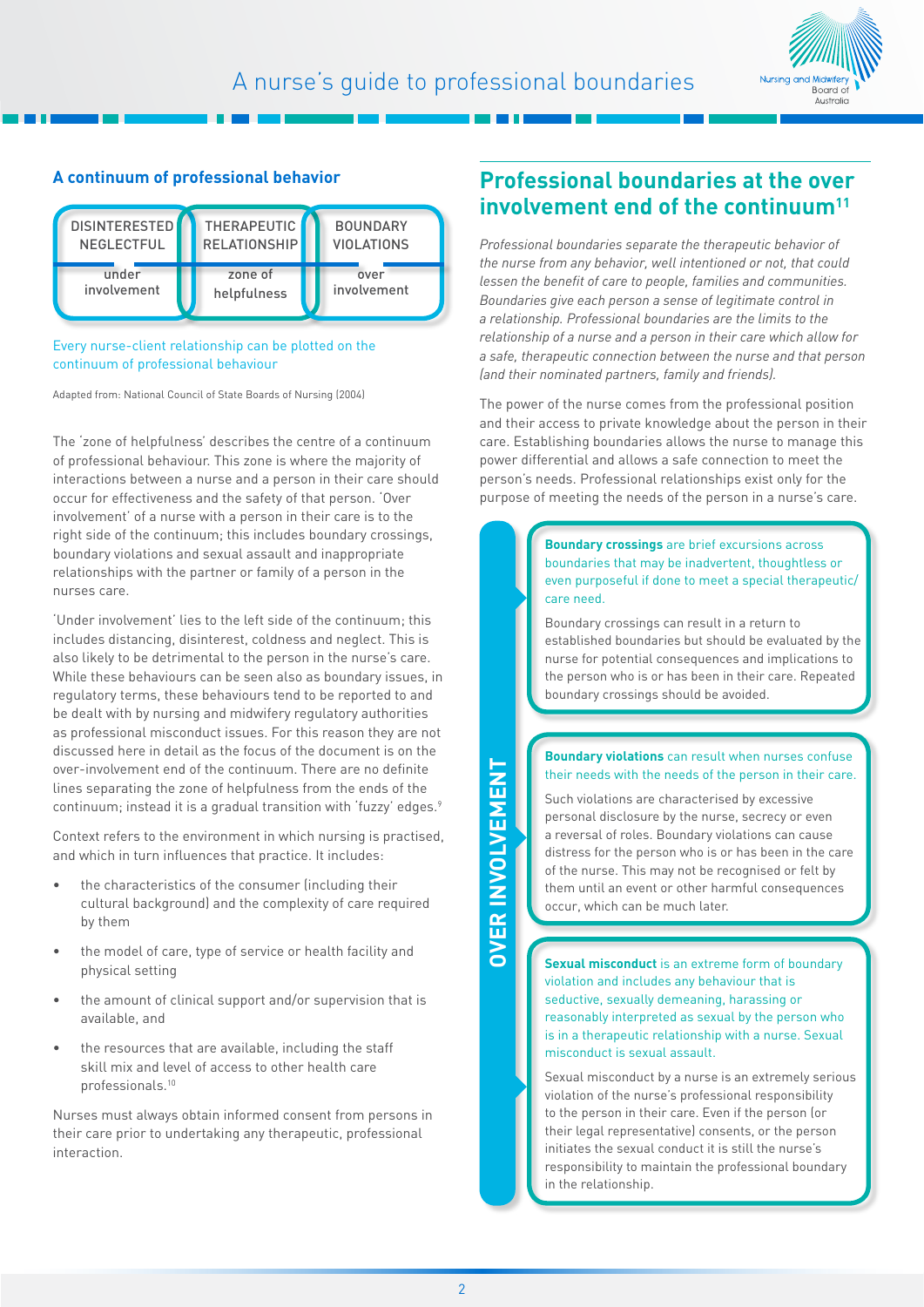

## **Guiding principles for safe, professional practice12**

#### **Context**

#### Dual relationships & boundaries

- 1. Care is optimised when nurses and persons receiving care do not engage in dual relationships, for example where the nurse has a personal or business relationship, as well as a professional one with that person.
- 2. Where dual relationships in therapeutic care situations are unavoidable nurses are aware of the potential for harm and take all steps to minimise the risks.
- 3. Nurses establish and maintain the boundaries in their professional relationships with persons receiving care; and where necessary communicate these to that person.
- 4. Nurses recognise variables such as the care setting, community influences, the needs of the person and the nature of care or therapy they require affect the delineation of boundaries and respond accordingly.
- 5. Nurses understand the complexities if personal relationships develop once professional relationships end as the person may need additional care and services; making it difficult to determine when the professional relationship is truly terminated.
- 6. Nurses examine any boundary crossing, and are aware of the potential implications, avoiding repeated crossings.
- 7. Nurses seek support and guidance from professional leaders when they have concerns relating to boundaries in therapeutic relationships.

#### Access to or the disclosure of information

- 8. Nurses treat personal information obtained in a professional capacity as confidential; and do not use confidential information or their position of power to advantage themselves in any way.
- 9. Nurses carefully consider their motives for disclosing personal information. Self-disclosure is limited to revealing information that has therapeutic or care value and only occurs within an established therapeutic or care relationship.

#### Therapeutic & care relationships

- 10. The priority for nurses is planning care around meeting the therapeutic and care needs of persons entrusted to their care.
- 11. Nurses do not withhold care from a person as a punishment and recognise that any intent to cause pain or suffering as a retaliatory action in response to

the behaviour of a person in their care is improper and unprofessional.

- 12. Nurses reflect on their own needs, behaviours, values and attitudes and beliefs and are conscious of their potential impact in therapeutic and professional relationships with people in their care.
- 13. Nurses are aware of the inherent power imbalance in therapeutic and care relationships, knowing that coercing a person's compliance may be an abuse of power.
- 14. Nurses are aware of and have the ability to validate the therapeutic or care purpose of their actions; and take into consideration the person's preferences and responses to those actions.
- 15. Nurses are aware of the potential for personal discomfort for both the person receiving care and themselves when care involves touching, holding, other personal contact or invasion of personal space; and respond appropriately.

#### Gifts, services & financial relations

• Nurses recognise that involvement in financial transactions (other than in a contract for the provision of services) and the receipt of anything other than 'token gifts' within professional relationships with persons in their care is likely to compromise the professional relationship.

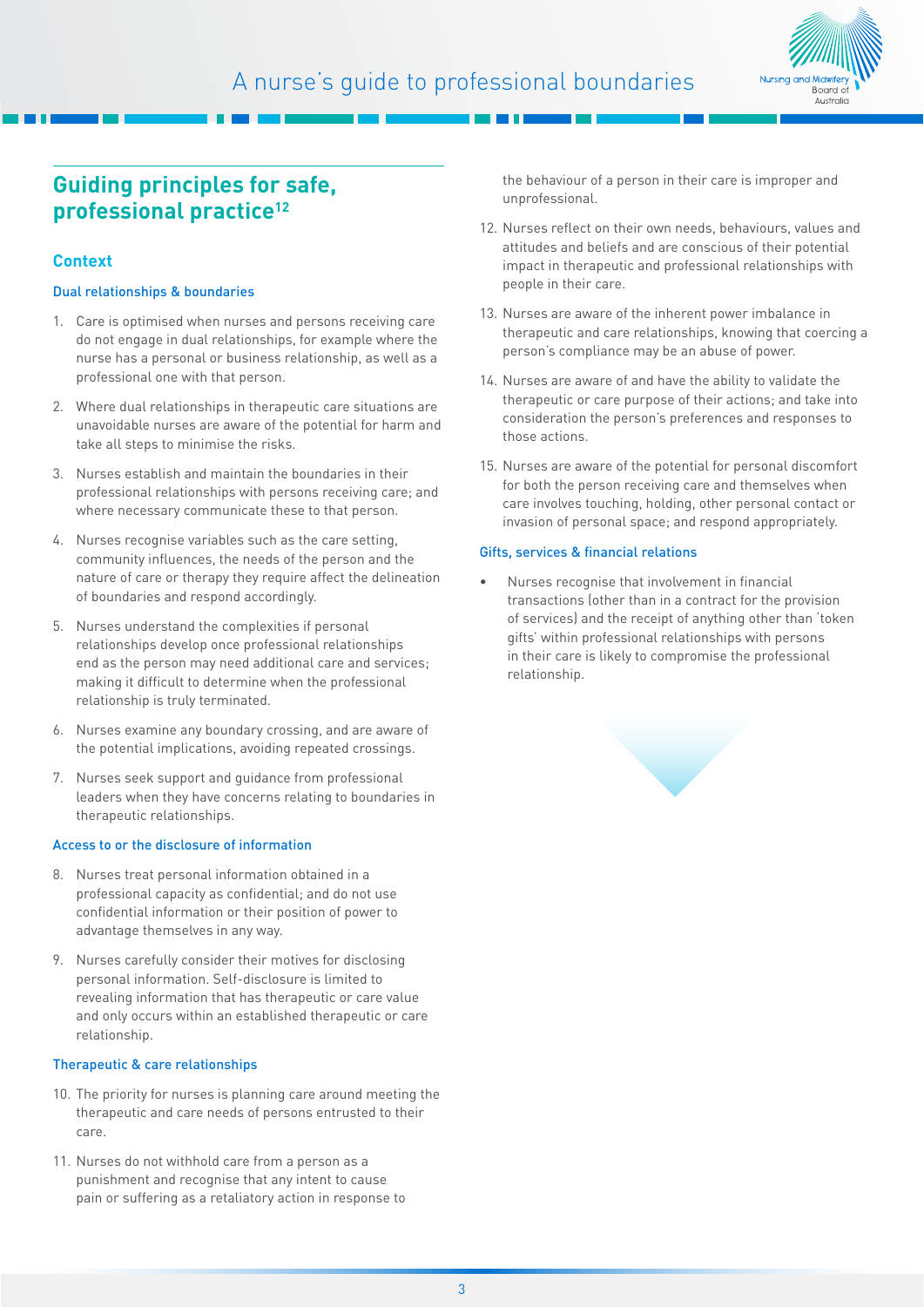



#### **Questions for reflection**

- Is the nurse doing something the person needs to learn to do themselves?
- Whose needs are being met—the person's requiring care or the nurse's?
- Will performing this activity cause confusion regarding the nurse's role?
- Is the behaviour such that the nurse will feel comfortable in their colleagues knowing they had engaged in this activity, behaved in this way with a person in their care?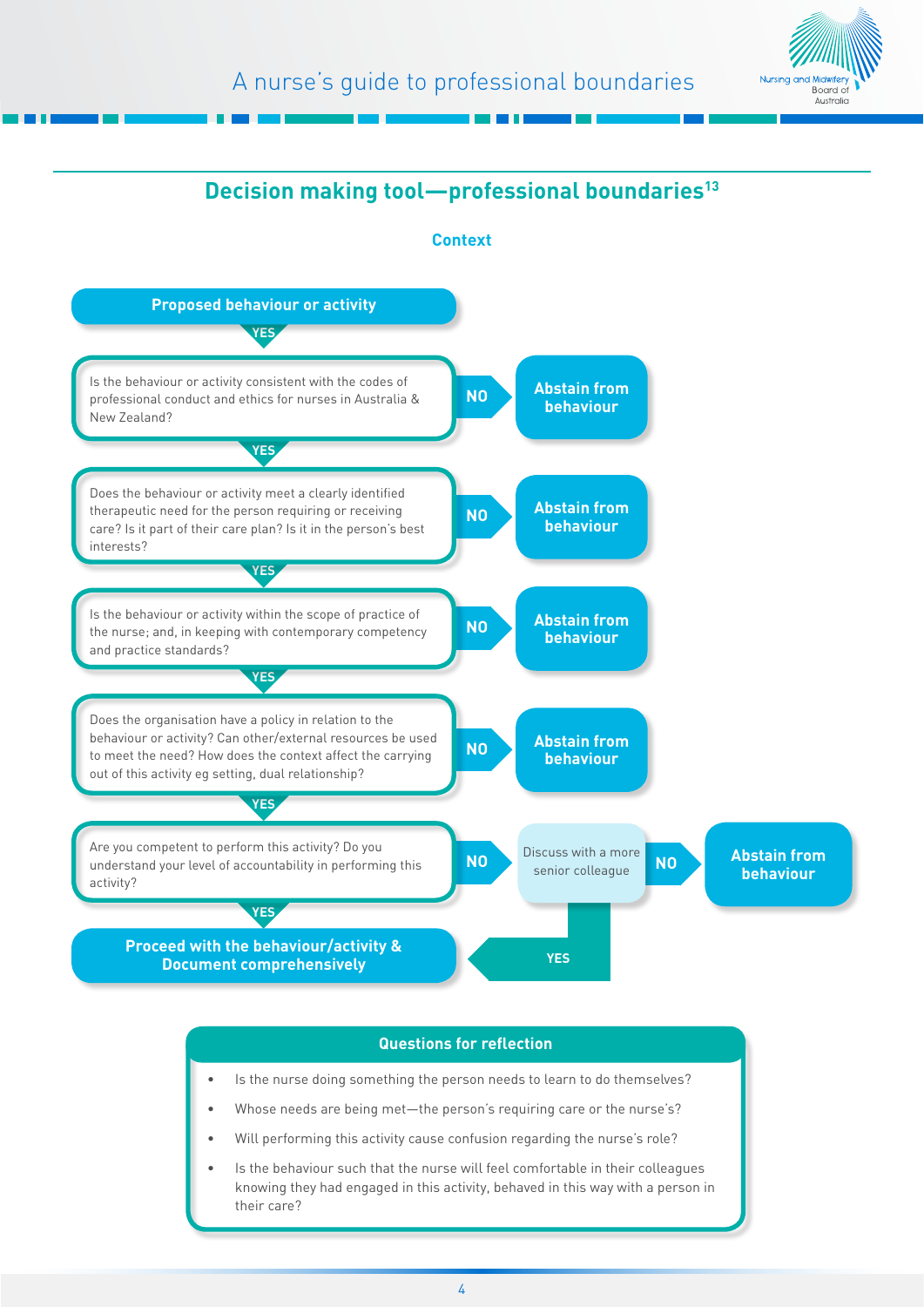

## **Q & A—professional boundaries14**

#### **How can a nurse identify a potential boundary violation?**

Some behavioural indicators can alert nurses to potential boundary issues, for which there may be reasonable explanations. However, nurses who display one or more of the following behaviours should examine their professional relationships for possible boundary crossings or violations.

**Excessive self-disclosure →** The nurse discusses personal problems, feelings of sexual attraction or aspects of his or her intimate or personal life with a person in their care.

**Secretive behaviour → The nurse keeps secrets with the** person receiving care and/or becomes guarded or defensive when someone questions their interaction.

**'Super nurse' behaviour**  $\rightarrow$  The nurse believes that they are immune from fostering a non-therapeutic relationship and that only they understand and can meet the person's needs.

**Singled‑out treatment or person paying attention to the nurse >** The nurse spends inappropriate amounts of time with a particular person in their care, visits the person when off-duty or swaps roster allocations to be with the person. This form of treatment may also be reversed, with the person paying special or inappropriate attention to the nurse.

Selective communication  $\rightarrow$  The nurse fails to explain actions and aspects of care to colleagues, reports only some aspects of the behaviour of the person in their care or gives 'double messages'. In the reverse, the person receiving care returns repeatedly to the nurse, reasoning why they cannot approach other nursing staff e.g. they are 'too busy'.

**Flirtations >** The nurse communicates in a flirtatious manner, perhaps employing sexual innuendo, off‑colour jokes or offensive language. 'You and me against the world' behaviour— The nurse views the person in their care in a protective manner, tends not to accept the relationship with the person as only a professional relationship or sides with the person's position regardless of that position and its implications.

**Sexual misconduct/assault >** The nurse fails to recognise the development of an attraction of a sexual nature for the person receiving care or between themselves and the person in their care.

#### **What are some of the nursing practice implications of professional boundaries?**

Nurses need to practice in a manner consistent with the codes of professional conduct and ethics for nurses in Australia and New Zealand and other relevant professional standards. Nurses should be knowledgeable regarding professional boundaries and work to establish and maintain those

boundaries. Nurses should examine any boundary‑crossing behaviour and seek assistance and counsel from their colleagues and supervisors when such crossings occur.

#### **What if a nurse lives in a small community? Does this mean that they cannot interact with neighbours or friends?**

Variables such as the care setting, community influences, client needs, nature of the therapy provided, age of the client and degree of involvement affect the delineation of behavioural limits. All of these factors must be considered when establishing boundaries; and all contribute to the complexity of professional boundaries.

The difference between a caring relationship and an over‑involved relationship is narrow. A professional living and working in a remote community will, out of necessity, have business and social relationships with people to whom they are providing care. Setting appropriate standards is very difficult. If they do not relate to real life, these standards may be ignored by the nurse or simply may not work. However, the absence of consideration of professional boundaries places person receiving care and the nurse at risk.

#### **What should a nurse do if confronted with possible boundary violations or sexual misconduct in a colleague?**

The safety of people requiring or receiving care must be the first priority. The nurse needs to be prepared to deal with violations by any member of the health care team. If a person's behaviour is ambiguous, or if the nurse is unsure of how to interpret a situation, the nurse should consult with a trusted supervisor or colleague. Incidents should be thoroughly documented in a timely manner. Nurses should be familiar with reporting requirements, as well as the grounds for discipline under the health professional regulatory scheme, and they are expected to comply with the legal and ethical mandates for reporting.

#### **What if a person in their care offers a nurse, for example, bus fare or meal tickets?**

There are two issues here. Firstly the nurse may have been inappropriately disclosing personal information about their private circumstances while providing care to the person which is inconsistent with the professional conduct of a nurse. Secondly, the acceptance by a nurse of money or goods from a person in their care is inappropriate in all circumstances.

#### Acceptable Gifts

Where nurses work in organisations, consideration should be given to the development of policy in relation to gifts. Individual organisational policy should decide the value at which items need to be officially declared. Gifts such as chocolates or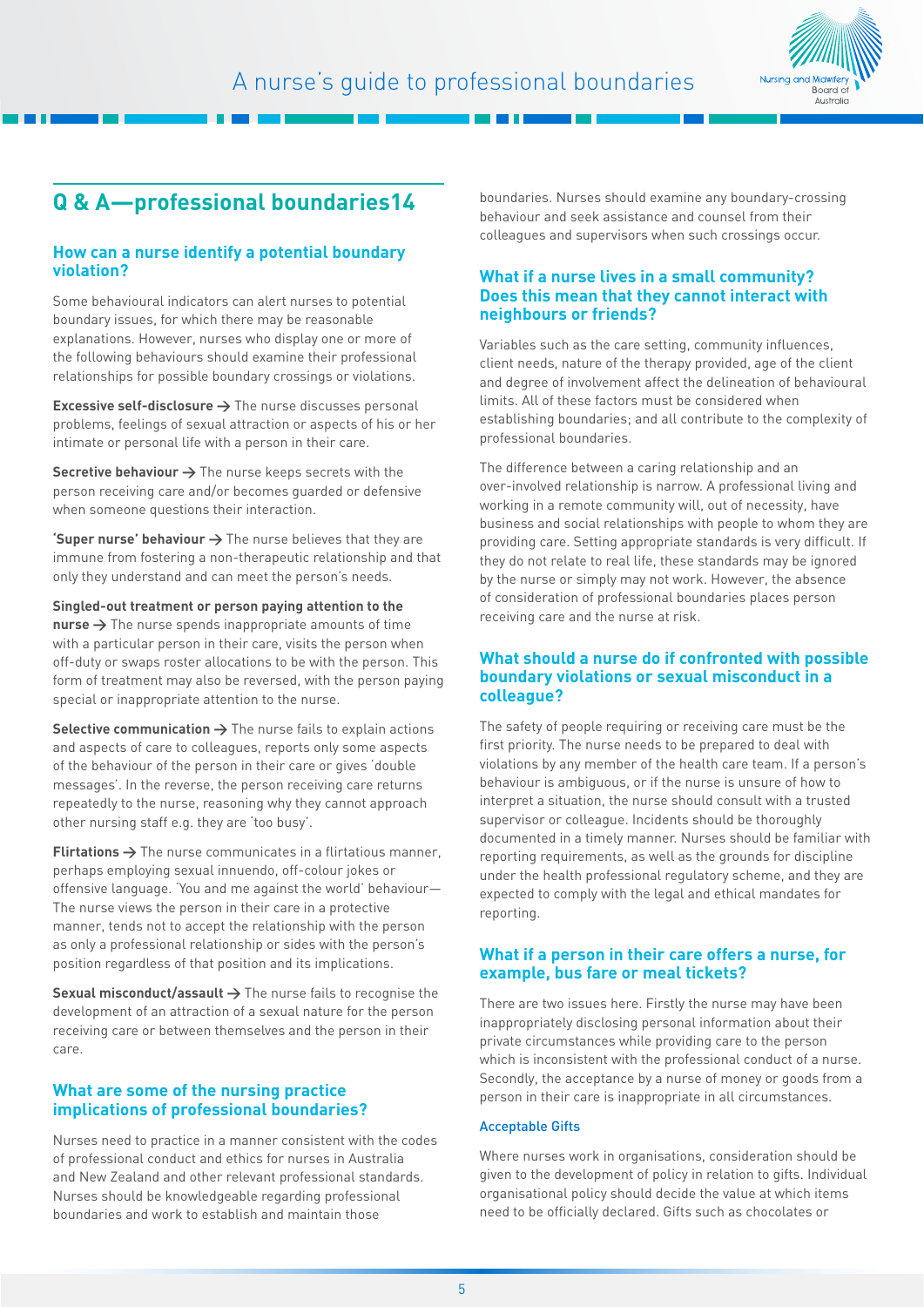

flowers are generally acceptable. The process of declaring gifts received prompts nurses to consider the issue of gifts and professional conduct and acts as a stimulus to discussion around what is appropriate and what is not.

## **References**

- 1 Nursing and Midwifery Board of Australia *Code of professional conduct for nurses*. Available at: www. nursingmidwiferyboard.gov.au.
- 2 Nursing and Midwifery Board of Australia *Code of ethics for nurses*. Available at: www.nursingmidwiferyboard.gov.au.
- 3 Nursing Council of New Zealand (2008) *Code of conduct for nurses*, Wellington. Available at: www.nursingcouncil.org. nz.
- 4 New Zealand Nurses Organisation (2001) *New Zealand Nurses Organisation Code of Ethics*, Wellington.
- 5 Peterson M (1992) At Personal Risk: *Boundary violations in professional‑client relationships*, WW Norton & Co, New York.
- 6 College of Registered Nurses of British Columbia (2006) *Nurse‑Client Relationships*, Pub No 406, Vancouver, 6. Available at: www.crnbc.ca.
- 7 Conduct Statement 8, Explanation 1—Code of Professional Conduct for Nurses in Australia.
- 8 College & Association of Registered Nurses of Alberta (2005) Professional Boundaries: *A Discussion Guide and Teaching Tool*, Edmonton, September, 2. Available at: www. nurses.ab.ca.
- 9 National Council of State Boards of Nursing (2007) *Professional Boundaries: A nurse's guide to the importance of appropriate professional boundaries*, Chicago, 4. Available at: www.ncsbn.org.
- 10 Adapted from Adapted from: ANMC (2007) *A national framework for the development of decision—making tools for nursing and midwifery practice*.
- 11 Adapted from National Council of State Boards of Nursing (2007) Professional Boundaries: *A nurse's guide to the importance of appropriate professional boundaries*, Chicago, 3. Available at: www.ncsbn.org.
- 12 Nursing Council of New Zealand (2008) *Code of conduct for nurses*, Wellington; New Zealand Nurses Organisation (2001) *New Zealand Nurses Organisation Code of Ethics*, Wellington; Australian Nursing and Midwifery Council (2008) *Code of Professional Conduct for Nurses in Australia* Canberra; Australian Nursing and Midwifery Council, Australian Nursing Federation, Royal College of Nursing

Australia (2008) *Code of Ethics for Nurses in Australia*, Canberra. Both available at: www.anmc.org.au; The University of Newcastle (2007) *A Project Report on the Development of ANMC Guidelines on Professional Boundaries for Nurses* ; and *Draft National Guidelines on Professional Boundaries for Nurses* , October; and National Council of State Boards of Nursing (2007) *Professional Boundaries: A nurse's guide to the importance of appropriate professional boundaries*, Chicago, 4. Available at: www.ncsbn.org.

- 13 Adapted from: ANMC (2007) *A national framework for the development of decision‑making tools for nursing and midwifery practic*e; College of Registered Nurses of No*va Scotia (2002) Guidelines for Nurse‑Client Relationships*, Halifax, 5; College of Nurses Ontario (2006) Practice Standard: T*herapeutic Nurse‑Client Relationship*, Toronto, 11.
- 14 Adapted from National Council of State Boards of Nursing (2007) Professional Boundaries: A nurse's guide to the importance of appropriate professional boundaries, Chicago, 6–9. Available at: www.ncsbn.org.